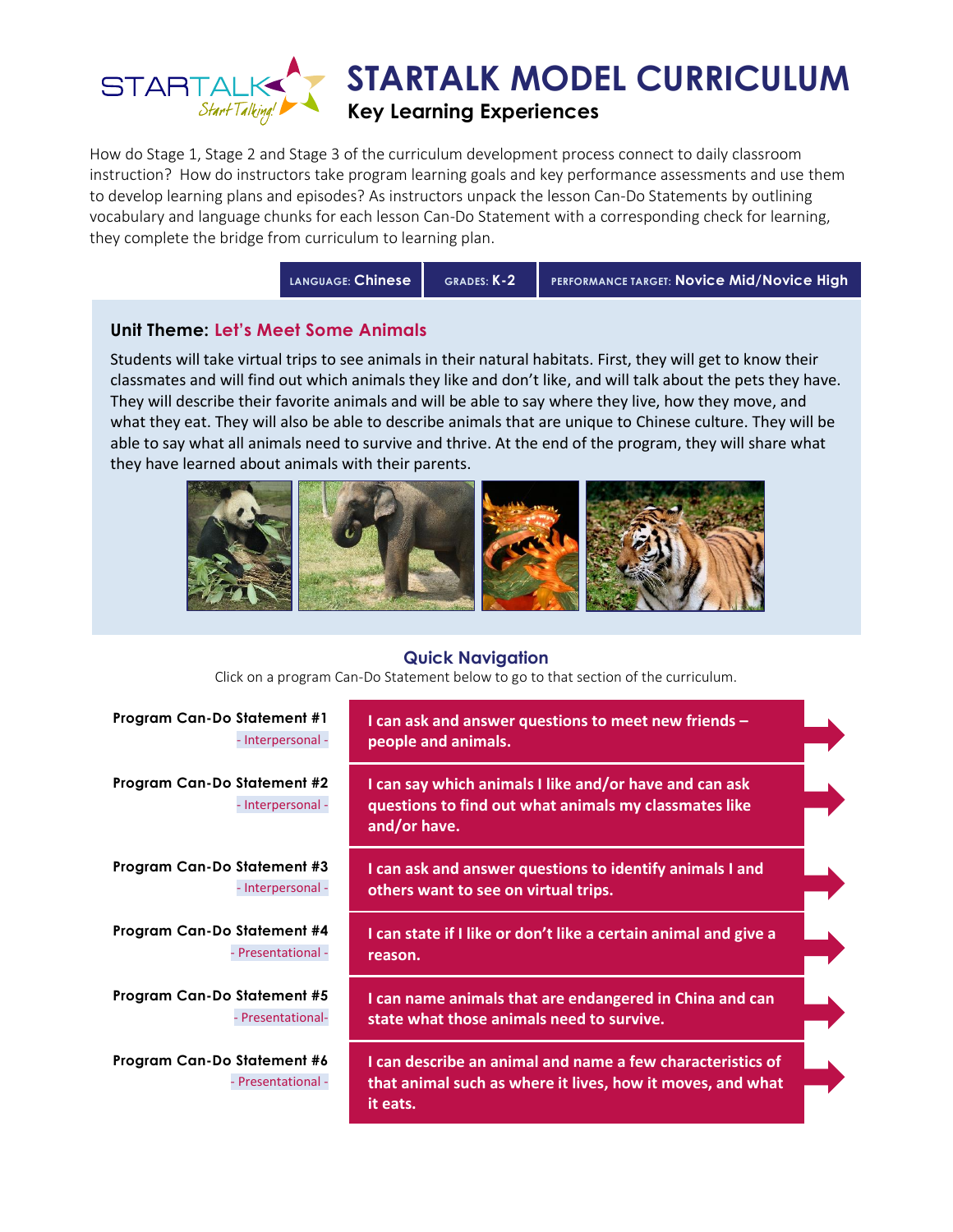<span id="page-1-0"></span>

| Program Can-Do Statement:<br>new friends - people and animals.                                                                                              | I can ask and answer questions to meet                                                                                                                                                                                                                                       | Performance Assessment Task:<br>The teacher gives each student a picture of an animal.<br>Students take the role of that animal. They circulate in<br>the classroom to meet and greet one another as the<br>animal and find out their animal name, where they<br>live, and what they eat. After completing the initial<br>conversations, students repeat the task to form<br>common groups according to where they live and what<br>they eat. |
|-------------------------------------------------------------------------------------------------------------------------------------------------------------|------------------------------------------------------------------------------------------------------------------------------------------------------------------------------------------------------------------------------------------------------------------------------|-----------------------------------------------------------------------------------------------------------------------------------------------------------------------------------------------------------------------------------------------------------------------------------------------------------------------------------------------------------------------------------------------------------------------------------------------|
| <b>Lesson Can-Do</b>                                                                                                                                        | <b>Vocabulary</b>                                                                                                                                                                                                                                                            | <b>Checks for Learning</b>                                                                                                                                                                                                                                                                                                                                                                                                                    |
| I can recognize<br>the names of a<br>variety of<br>animals when<br>they are<br>mentioned<br>and/or described<br>using size and/or<br>color.<br>Interpretive | 这只动物的名字是<br>$\bullet$<br>什么?<br>它的名字是…<br>$\bullet$<br>这只动物是什么颜<br>色的?<br>这只动物是…色的<br>动物。<br>这只动物长得什么<br>$\bullet$<br>样?<br>尾巴、腿、毛, 羽<br>毛、等等<br>介绍 5-7 种动物<br>$\bullet$<br>常见的宠物,比<br>$\bullet$<br>如:猫、狗等等<br>形容外表的词汇<br>(大、小、高、<br>矮,等等)<br>以上 5-7 种动物的<br>$\bullet$<br>颜色 | The teacher pretends to be thinking aloud and asks a<br>question, then answers the question What is the<br>animal's name? The animal's name is (tiger). Each<br>student has a paper with all of the animals on it and<br>points to the correct animal. This can also be done for<br>other question patterns and vocabulary sets.                                                                                                              |
| I can recognize<br>the names of<br>places where<br>animals live (in<br>the water, on<br>land, in the air).<br>Interpretive                                  | 动物住在哪里?哪<br>个国家?<br>住在森林、海洋、<br>$\bullet$<br>沙漠,等等。                                                                                                                                                                                                                          | Students play a version of slap jack. Each pair of<br>students has a set of cards or a page with items<br>pictured. Teacher gives a clue, student race to tap the<br>image or hold up the picture of the item first.                                                                                                                                                                                                                          |
| I can identify an<br>animal as a<br>carnivore,<br>herbivore, or                                                                                             | ●这只动物吃什么?<br>●吃肉/吃草,肉食性                                                                                                                                                                                                                                                      | The teacher displays images of animals all around the<br>room. The teacher describes an animal and students<br>point to correct image. Alternatively, the teacher<br>describes an animal and all students think. Teacher                                                                                                                                                                                                                      |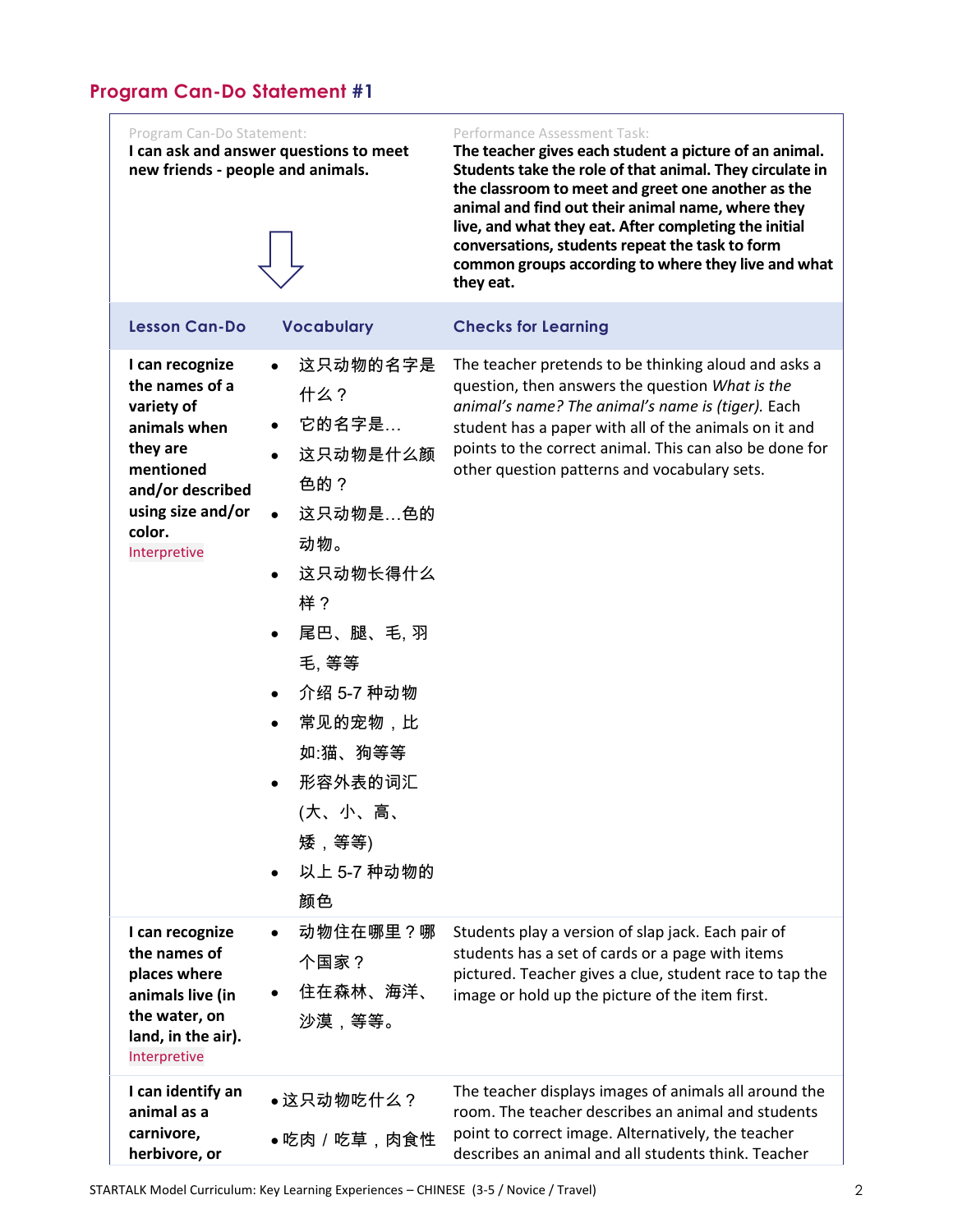| omnivore when I<br>hear a<br>description.<br>Interpetive                                                                                                                                 | / 草食性 / 杂食性动<br>物,吃草也吃肉。               | calls the names of three to four students and they<br>move to the picture of the animal or act out<br>movement, gestures, or sounds associated with that<br>animal.                                                                                                                                                                                                                                                                       |
|------------------------------------------------------------------------------------------------------------------------------------------------------------------------------------------|----------------------------------------|-------------------------------------------------------------------------------------------------------------------------------------------------------------------------------------------------------------------------------------------------------------------------------------------------------------------------------------------------------------------------------------------------------------------------------------------|
| I can introduce<br>myself as an<br>animal.<br>Presentational                                                                                                                             | ● 我的名字是/叫…<br>●我是一只(动物的名<br>字)         | The teacher gives each student a picture/mask of an<br>animal. Some children may have the same animal. The<br>teacher then shows a picture of an animal and asks<br>What is your name? All students with that image stand<br>and answer My name isusing the name of the<br>animal.                                                                                                                                                        |
| I can ask who<br>others are and<br>say who I am as<br>an animal.<br>Interpersonal                                                                                                        | ●你叫什么名字?                               | The teacher gives each student a picture/mask of an<br>animal. Students are placed in an inner-outer circle.<br>They ask and answer using What is your name? My<br>name isboth for their real name and again for their<br>animal name.                                                                                                                                                                                                    |
| I can say what I<br>eat as animal.<br>Presentational                                                                                                                                     | ●我吃草,吃肉,吃草<br>也吃肉。<br>●我是杂食性动物,等<br>等。 | Students are given a three-column document with<br>columns for animal, type of food, and classification.<br>They pair and create sentences: My name is (panda). I<br>eat (plants). I am a (herbivore).                                                                                                                                                                                                                                    |
| I can ask others<br>what they eat.<br>Interpersonal                                                                                                                                      | ●你吃什么?我吃…<br>●依照当地的文化,学<br>生能吃的食物 / 东西 | The teacher displays six images of animals. Students<br>pair to play a version of twenty questions. Each<br>student selects an animal and writes down the name<br>of the animal. Then, students alternate asking<br>questions to guess the identity of their partner's<br>animal (e.g. Do you eat meat? Do you eat plants? Are<br>you a carnivore?) When a student thinks they know<br>the answer, they can guess the name of the animal. |
| I can say where I<br>live.<br>Presentational                                                                                                                                             | 我住在城市,房子,<br>森林,沙漠,海洋,<br>山里面,空中。      | Students are given are given an image. They make<br>two false statements and one true statement<br>about the image. Their partner must guess the truth.<br>A student might say "I live in the ocean. I live in a city. I<br>live in a house." The image is of a house. If the partner<br>says "in a house" he "wins". The game continues with<br>students alternating making statements and guessing.                                     |
| I can ask where<br>others live.<br>Interpersonal                                                                                                                                         | ●你住在哪里?                                | Students are given a chart to complete as they<br>interview others in the class. They ask and answer<br>questions, recording where each person "lives" based<br>on an image they were given.                                                                                                                                                                                                                                              |
| <b>Authentic Materials &amp; Resources</b>                                                                                                                                               |                                        |                                                                                                                                                                                                                                                                                                                                                                                                                                           |
| https://www.youtube.com/watch?v=04jggc86-4g<br>https://www.youtube.com/watch?v=QcTOEPMDxOM<br>https://www.youtube.com/watch?v=SILtVcCErzk<br>https://www.youtube.com/watch?v=o_5EjAWsCCE |                                        |                                                                                                                                                                                                                                                                                                                                                                                                                                           |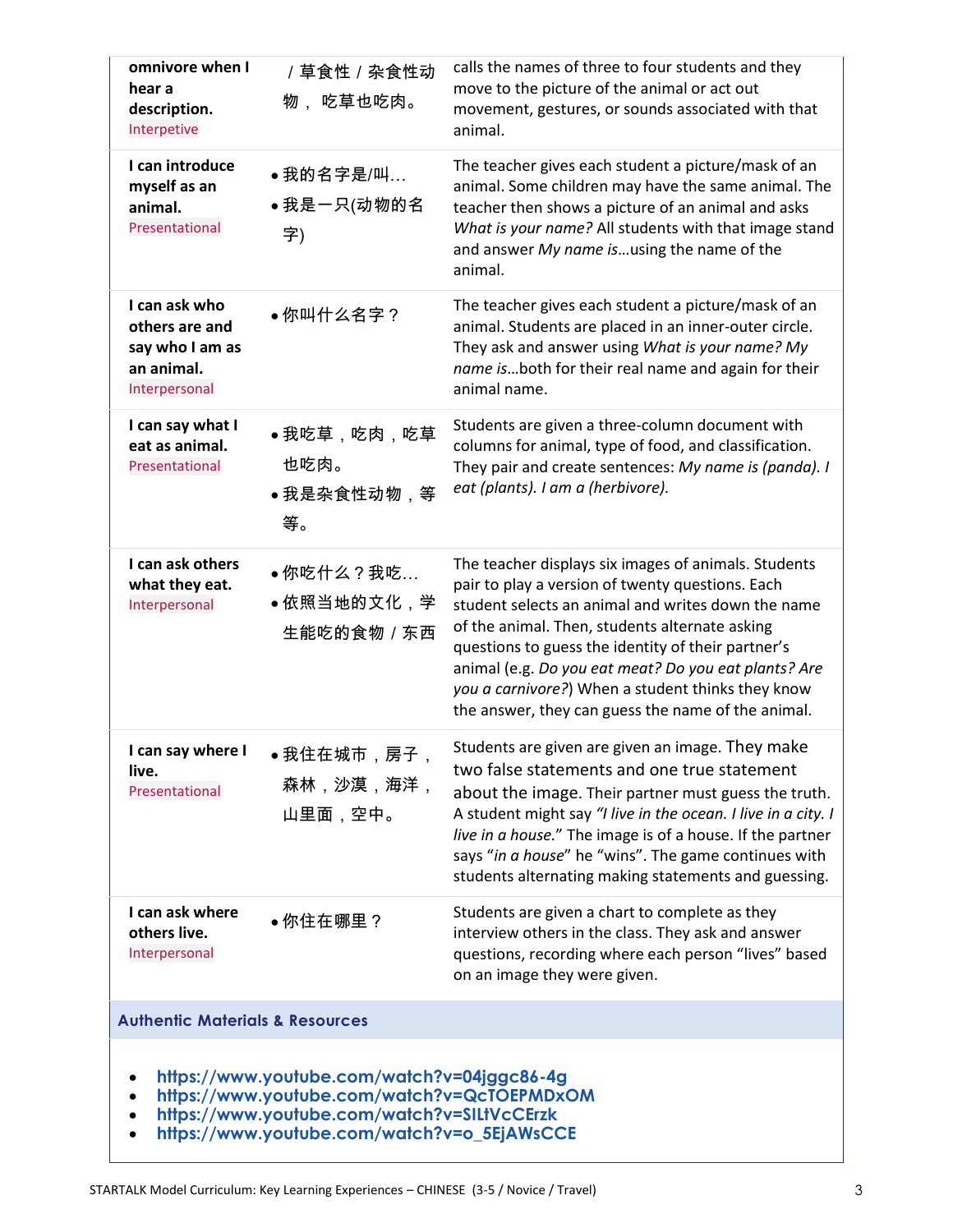<span id="page-3-0"></span>Program Can-Do Statement:

**I can say which animals I like and/or have and can ask questions to find out what animals my classmates like and/or have.**



#### Performance Assessment Task:

**Students self-select pictures of animals. They work with a partner asking and answering questions to find out if their partner likes or has the animal that that is pictured. The activity continues as students work with different partners. As they talk, they complete a graphic organizer by checking or drawing to record the information their partner shares.**

| Students are given a page with images of all animals<br>that they have learned. They tear the images into<br>separate pictures and lay them out in front of them.<br>As they are doing this, they are quietly saying the<br>names of the animals. Once all students are ready, the<br>teacher calls the name of each animal and students<br>pick them up in the order called. This is done a few<br>times with the teacher calling the names more quickly<br>each time. |
|-------------------------------------------------------------------------------------------------------------------------------------------------------------------------------------------------------------------------------------------------------------------------------------------------------------------------------------------------------------------------------------------------------------------------------------------------------------------------|
|                                                                                                                                                                                                                                                                                                                                                                                                                                                                         |

Students are given a visual graphic organizer that has symbols for how much or little someone likes something. As the teacher states likes and dislikes for each animal, each student works individually to place the animal in the correct column.

|--|

**questions to find out if others like a certain animal.**  Interpersonal 你喜欢(动物的名字) 吗? 你喜欢(狗)还是 (猫)? The teacher selects a picture of one animal. The students must discover which animal the teacher likes. Individually, they begin to ask questions (e.g. "*Do you like (elephants)?").* When a student guesses correctly, that student selects a picture and the other students continue to guess. The game continues until the teacher has heard each student ask a question. **I can categorize** 

**animals by whether**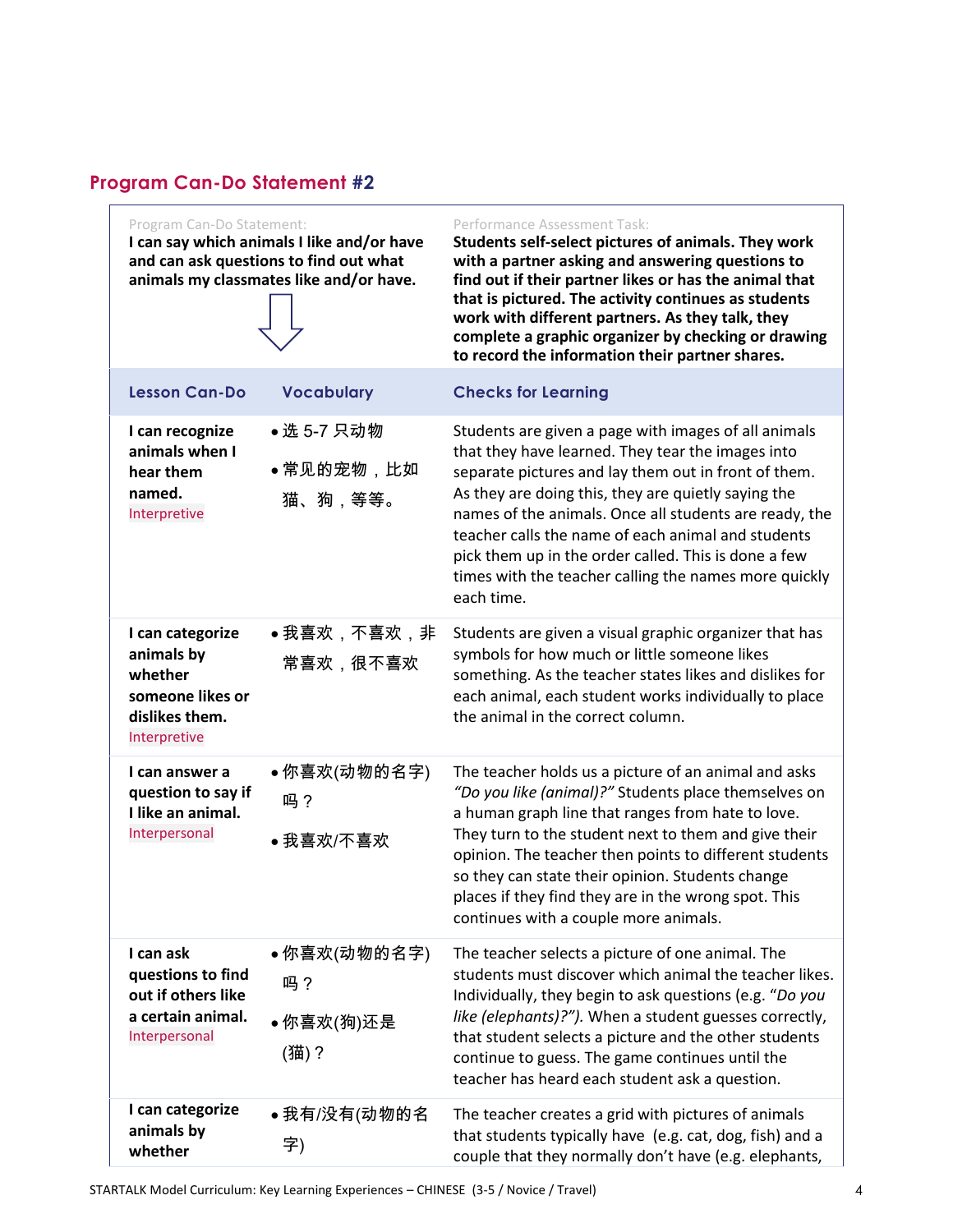| someone has or<br>doesn't have<br>one.<br>Interpretive                                                                                                                       | ● (同学的名字)有/没<br>有… | snakes, etc.). The teacher then shares information<br>about each animal with the students, including if she<br>has the animal or not. The students place check marks<br>to indicate the animals the teacher has. Each student<br>then completes the grid for themselves, but can "lie".<br>The teacher then selects a student's grid to read to<br>the class and students mark what that student has and<br>doesn't have. |
|------------------------------------------------------------------------------------------------------------------------------------------------------------------------------|--------------------|---------------------------------------------------------------------------------------------------------------------------------------------------------------------------------------------------------------------------------------------------------------------------------------------------------------------------------------------------------------------------------------------------------------------------|
| I can answer a<br>question to say if<br>I have an animal.<br>Interpersonal                                                                                                   | ●我有/没有(动物的名<br>字)  | Each student has a picture of an animal. The teacher<br>plays music while students circulate in the classroom.<br>When the music stops, students find a partner nearby<br>and state what animal they have and then one animal<br>they don't have.                                                                                                                                                                         |
| I can ask a<br>question to find<br>out if others<br>have an animal.<br>Interpersonal                                                                                         | ●你有(动物的名字)<br>吗?   | Students select a picture of or write down the name of<br>an animal they "have". They pair with another student<br>and ask and answer questions until they discover the<br>animal their partner has. They then change partners<br>and do it again.                                                                                                                                                                        |
| <b>Authentic Materials &amp; Resources</b>                                                                                                                                   |                    |                                                                                                                                                                                                                                                                                                                                                                                                                           |
| http://web.ntnu.edu.tw/~49471218/4.html<br>http://web.ntnu.edu.tw/~49471218/5.html<br>http://web.ntnu.edu.tw/~49471218/6.html<br>https://www.youtube.com/watch?v=LFRsYT2iTFk |                    |                                                                                                                                                                                                                                                                                                                                                                                                                           |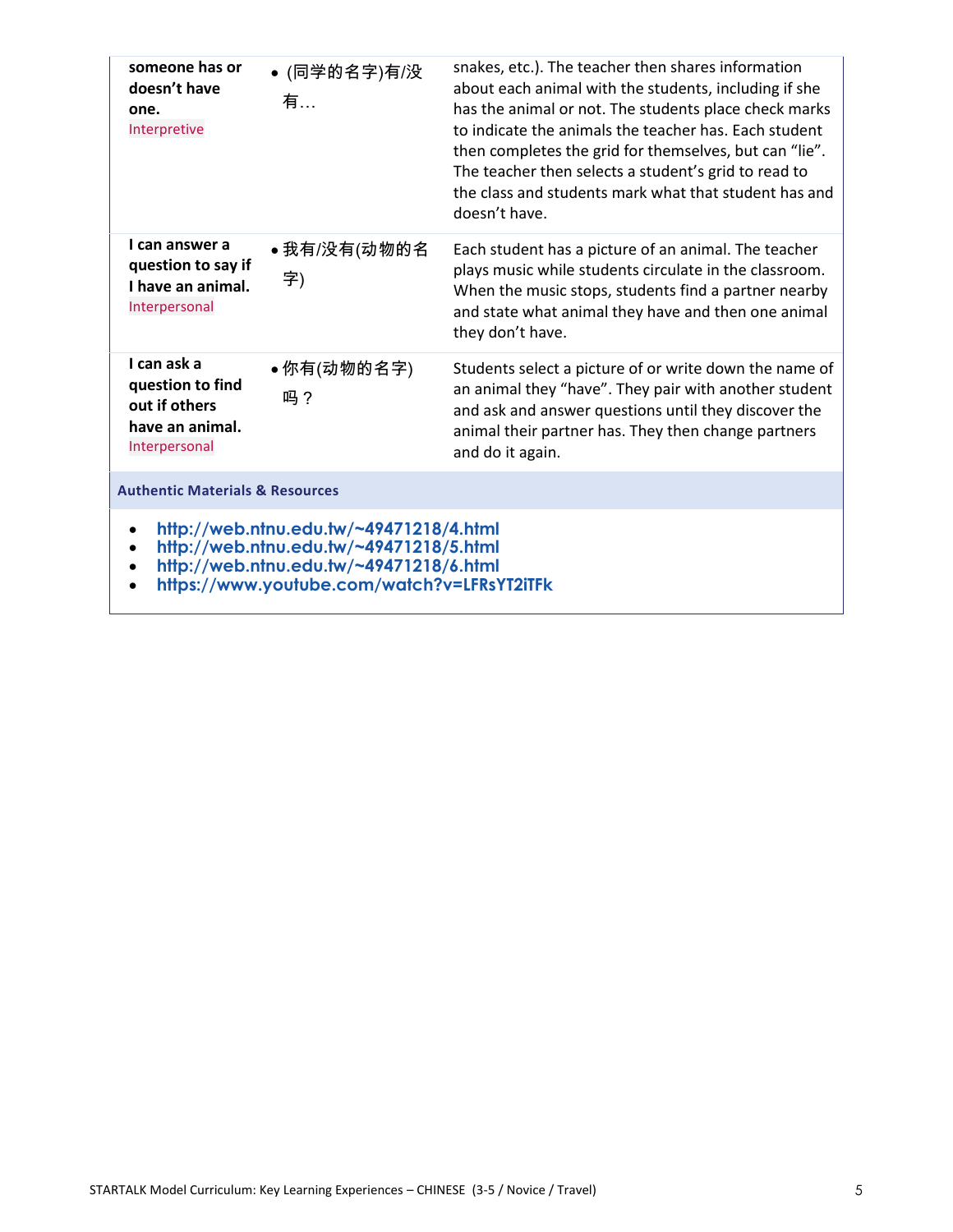<span id="page-5-0"></span>**I can ask and answer questions to identify animals I and others want to see on virtual trips.** 

#### Performance Assessment Task:

**Students must decide as a class which animals they want to see on their virtual trips. Students are given images of animals they might visit and must pick their top choices before talking with a partner. They then talk with their partner to see what animals they both want to see. They then go in search of others who want to see the same animal. The teacher uses this information to plan virtual trips.**

| <b>Lesson Can-Do</b>                                                                                                         | <b>Vocabulary</b>                                                         | <b>Checks for Learning</b>                                                                                                                                                                                                                                                                                                                                                                                                                                   |
|------------------------------------------------------------------------------------------------------------------------------|---------------------------------------------------------------------------|--------------------------------------------------------------------------------------------------------------------------------------------------------------------------------------------------------------------------------------------------------------------------------------------------------------------------------------------------------------------------------------------------------------------------------------------------------------|
| I can recognize<br>the name of an<br>animal and<br>where it lives (in<br>the water, on<br>land, in the air).<br>Interpretive | ●重复使用以前学过的<br>5-7 只动物<br>●常见的宠物, 像是<br>猫,狗等等。<br>●住在水里,陆地上,<br>天空中。       | Each student has a set of animal cards and places. The<br>teacher creates "real" and "silly" sentences and each<br>student pairs the cards according to what they hear.<br>(e.g. "The panda lives in the ocean."). Students may<br>also signal if the sentence is logical or illogical.                                                                                                                                                                      |
| I can identify<br>where you want<br>to go based on<br>what I hear.<br>Interpretive                                           | ●我想去<br>●山里,海洋,森林,<br>你的家,动物园。                                            | Each student has a set of pictures of places. The<br>teacher calls out names of different places and each<br>student places the cards in the order called.                                                                                                                                                                                                                                                                                                   |
| I can identify<br>what animal you<br>want to see<br>based on what I<br>hear.<br>Interpretive                                 | ●我想去看(动物的名<br>字)。<br>●我想去(一个地方的<br>名字)。<br>●重复使用以前学过的<br>有关颜色的和描述形<br>容词汇 | Students have images of the animals they have<br>learned. The teacher gives several clues that help<br>students eliminate animals until each student holds up<br>the correct animal.                                                                                                                                                                                                                                                                         |
| I can say what<br>animal I want to<br>see.<br>Interpersonal                                                                  | ●我想去看<br>●我也想:我不想                                                         | Each student has a picture of an animal. They pair with<br>another student. The first students says "I want to see<br>(animal)." The second student say "Me too" or "Not<br>me" depending on if he or she has the same picture.<br>The second student then makes a statement. Students<br>mix and mingle until they find other students who<br>want to see the same animal.                                                                                  |
| I can ask what<br>animal someone<br>wants to see.<br>Interpersonal                                                           | ●你想看什么动物?                                                                 | Students sit in a circle. Each student has a different<br>picture of an animal. One student is in the middle of<br>the circle. The teacher shows the student in the center<br>a picture of an animal. The student must rapidly ask<br>different students "What animal do you want to see?"<br>When a student answers with the name of the animal,<br>all holding that animal must stand and change places.<br>One student will be left standing and the game |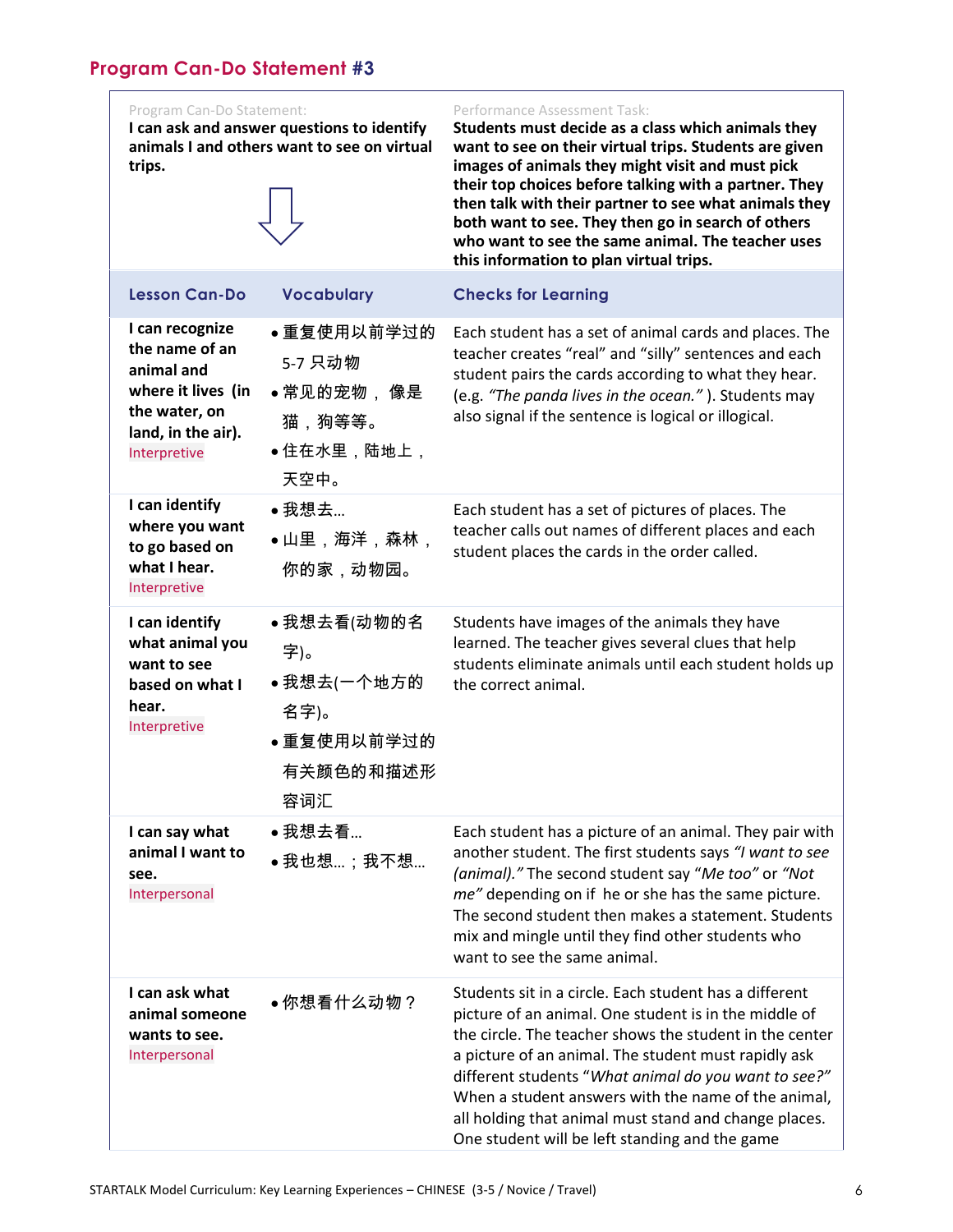|                                                                                                      |                         | resumes.                                                                                                                                                                                                                                                                                                                                                                                                                                       |
|------------------------------------------------------------------------------------------------------|-------------------------|------------------------------------------------------------------------------------------------------------------------------------------------------------------------------------------------------------------------------------------------------------------------------------------------------------------------------------------------------------------------------------------------------------------------------------------------|
| I can say where I<br>want to go.<br>Interpersonal                                                    | ● 我想去不是去                | Different images of the places learned are displayed in<br>different areas of the classroom. Students walk from<br>place to place as music plays. When the music stops<br>they must say someplace they want to go by saying<br>"Not the (place where they are), I want to go to".<br>The goal is to pick up tokens from at least four<br>different places.                                                                                     |
| I can ask where<br>someone wants<br>to go.<br>Interpersonal                                          | ●你想去哪里?                 | Students sit in a circle and play a version of hot<br>potato. The student with the potato asks "Where do<br>you want to go?" and tosses the potato to the person<br>next to him. That student answers, asks the question<br>and tosses the potato. The game continues until a<br>student names the "mystery" place that was known to<br>the teacher. That student receives a token and the<br>game continues until one student has two tokens. |
| I can say what<br>animal we both<br>want to see and<br>where we both<br>want to go.<br>Interpersonal | ●我们想看(动物的名<br>字),我们想/要去 | The teacher distributes a secret animal identity card<br>and a place card to each student. Students walk<br>around the classroom and ask other classmates to find<br>out where they want to go and what they want to see.<br>When students find someone who has one or two<br>identical images, they announce "We both want to<br>see and/or we both want to"                                                                                  |
| <b>Authentic Materials &amp; Resources</b>                                                           |                         |                                                                                                                                                                                                                                                                                                                                                                                                                                                |
| https://www.youtube.com/watch?v=0m6aaY5-CkA<br>https://www.youtube.com/watch?v=1ICUCrvdsTE           |                         |                                                                                                                                                                                                                                                                                                                                                                                                                                                |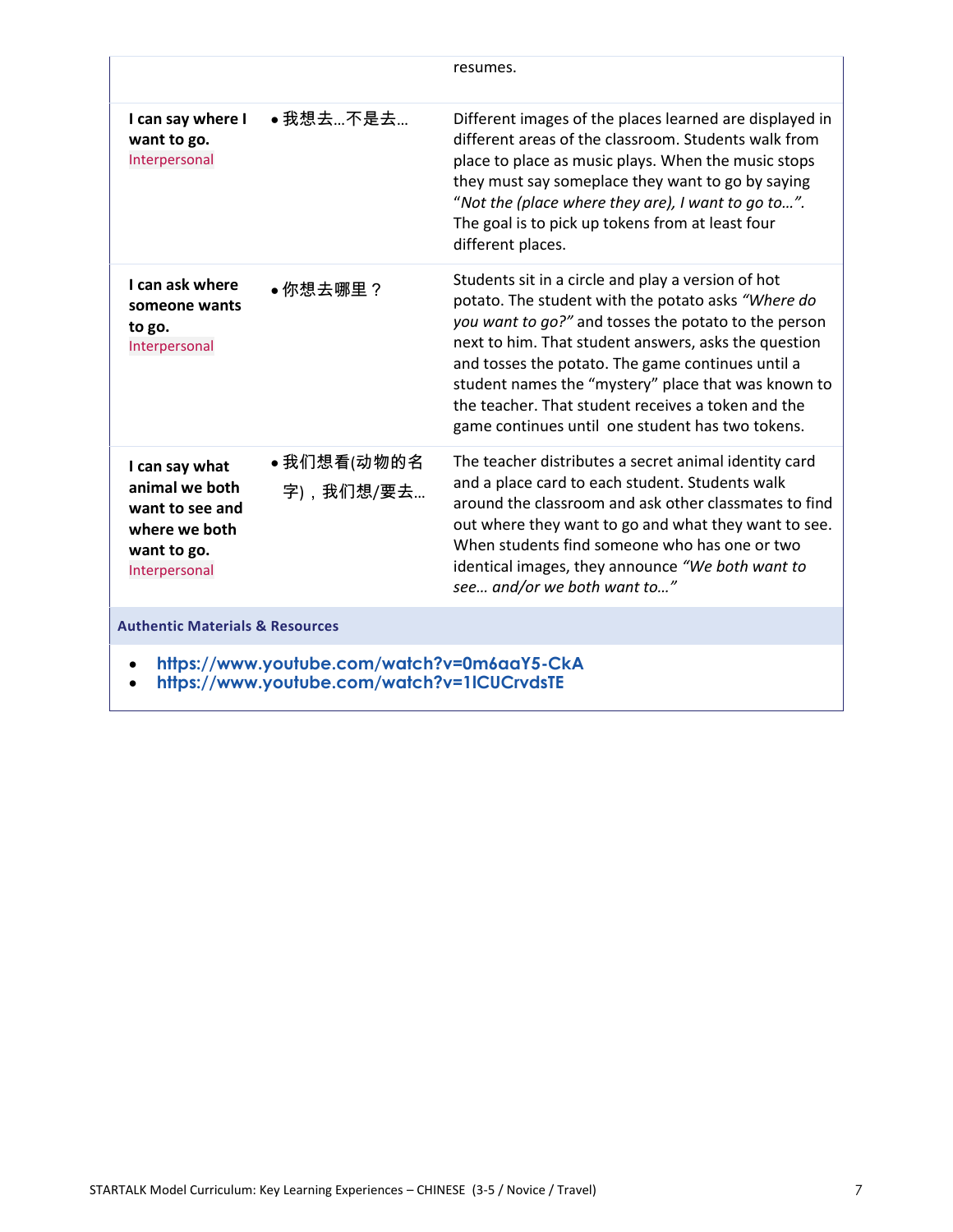<span id="page-7-0"></span>

| Program Can-Do Statement:<br>animal and give a reason.                                                           | I can state if I like or don't like a certain | Performance Assessment Task:<br>Students will select images of five animals and will<br>rank-order them saying how much they like or don't<br>like each animal. They will then share their opinion<br>with the group giving a reason and all students will<br>form a human chain based on the statement the<br>student made. Students at various points in the chain<br>will share their opinion.                                      |
|------------------------------------------------------------------------------------------------------------------|-----------------------------------------------|----------------------------------------------------------------------------------------------------------------------------------------------------------------------------------------------------------------------------------------------------------------------------------------------------------------------------------------------------------------------------------------------------------------------------------------|
| <b>Lesson Can-Do</b>                                                                                             | <b>Vocabulary</b>                             | <b>Checks for Learning</b>                                                                                                                                                                                                                                                                                                                                                                                                             |
| I can recognize<br>simple physical<br>characteristics of<br>animals like<br>strong and fast.<br>Interpretive     | ●这只动物是…<br>●颜色<br>•大、小,矮,高,<br>快,慢,强,弱        | Students have a set of individual animal pictures that<br>are laid out on their desk. The teacher again thinks a<br>question aloud and then answers the question (e.g.<br>What color is the animal? The animal is (yellow)).<br>Students hold up the image of the correct animal.                                                                                                                                                      |
| I can reco gnize<br>simple<br>personality<br>characteristics<br>like friendly and<br>scary.<br>Interpretive      | ●这只动物很…<br>●友善,凶,可怕                           | When students hear an animal being described, they<br>act like that animal or gesture to demonstrate a<br>physical characteristic of that animal.                                                                                                                                                                                                                                                                                      |
| I can answer<br>questions about<br>how much I like<br>or don't like a<br>variety of<br>animals.<br>Interpersonal | ●我喜欢,不喜欢,非<br>常喜欢,很不喜欢                        | Students line up according to how much they like a<br>specific animal. To line up correctly, they continually<br>repeat how much they like a certain animal to the<br>other students. Once the students are in line, the<br>teacher call on a few students to verify that all<br>students are in the correct order by asking "Do you<br>like (animal)?" The teacher than states a different<br>animal and students repeat the process. |
| I can ask others<br>how much they<br>like or don't like<br>different animals.<br>Interpersonal                   | ●你喜欢(动物的名字)<br>吗?                             | The teacher selects a picture of an animal he/she likes.<br>The students then take turns asking questions until<br>they find out which animal(s) the teacher is holding by<br>asking "Do you like (animal)?"                                                                                                                                                                                                                           |
| <b>Authentic Materials &amp; Resources</b>                                                                       |                                               |                                                                                                                                                                                                                                                                                                                                                                                                                                        |
| https://www.youtube.com/watch?v=-yg3bOA0G30                                                                      |                                               |                                                                                                                                                                                                                                                                                                                                                                                                                                        |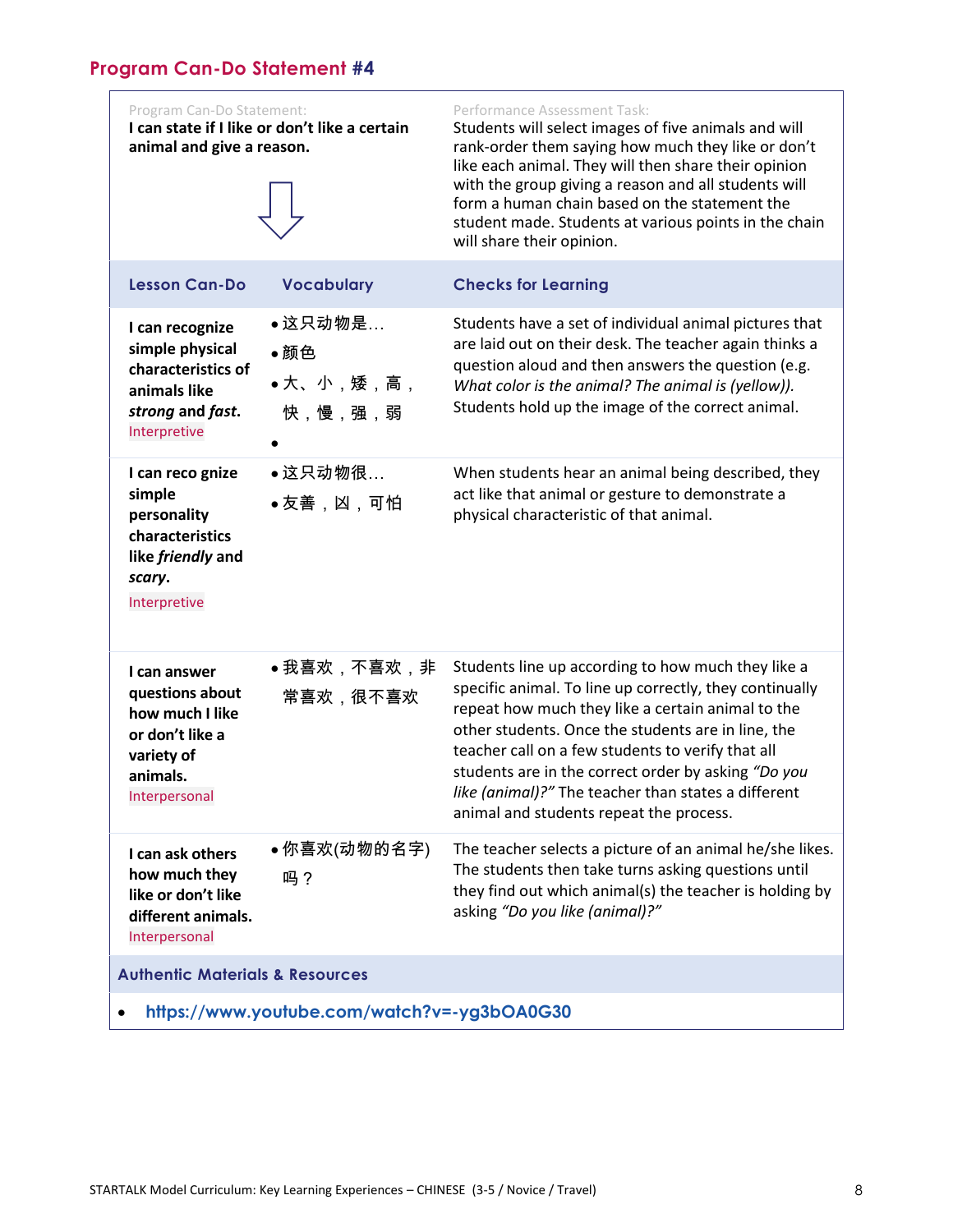<span id="page-8-0"></span>

| Program Can-Do Statement:<br>need to survive.                                                | I can name animals that are endangered in<br>China and can state what those animals | Performance Assessment Task:<br>Students will use sentence starters to create a digital<br>poster about an endangered animal. They will name<br>the animal, say where the animal lives, and say what<br>it needs to survive. Half of the students will display<br>and explain their posters to their classmates during a<br>gallery walk. Students will then change roles and<br>repeat the gallery walk.                                              |
|----------------------------------------------------------------------------------------------|-------------------------------------------------------------------------------------|--------------------------------------------------------------------------------------------------------------------------------------------------------------------------------------------------------------------------------------------------------------------------------------------------------------------------------------------------------------------------------------------------------------------------------------------------------|
| <b>Lesson Can-Do</b>                                                                         | <b>Vocabulary</b>                                                                   | <b>Checks for Learning</b>                                                                                                                                                                                                                                                                                                                                                                                                                             |
| I can recognize<br>whether an<br>animal is<br>endangered by<br>what is said.<br>Interpretive | ●这种动物是/不是濒<br>临绝种的动物。<br>●(动物的名字) 很快<br>乐、伤心。<br>• (动物的名字) 有/没<br>有干净的水。            | The teacher posts images around the classroom of<br>animals that are endangered, not endangered, and<br>images related to why. The teacher states a sentence.<br>Students move to the corresponding image.                                                                                                                                                                                                                                             |
| I can say if an<br>animal is<br>endangered or<br>not.<br>Presentational                      | ●这种动物是/不是濒<br>临绝种的动物。                                                               | The teacher divides the class into small groups of five<br>to seven students and provides a sentence starter, "I<br>am going to the (mountains, ocean, dessert, river, etc.)<br>and I am going to see" The first student completes<br>the sentence with an animal or a word associated with<br>the animal; the second student repeats the animal and<br>adds another animal or connected word. This<br>continues until all students have participated. |
| I can recognize<br>what an animal<br>needs based on<br>what I hear.<br>Interpretive          | ●它需要什么食物,干<br>净的水,空气。                                                               | The teacher creates a display with several images.<br>Students are placed in small groups and stand in front<br>of a display. The teacher makes a statement about<br>what an animal needs and students race to point to<br>the correct image.                                                                                                                                                                                                          |
| I can say what an<br>animal needs to<br>survive.<br>Presentational                           | ●它需要什么食物,干<br>净的水,空气。                                                               | The teacher shows a picture of an animal asking<br>"What does the (animal) need?" Students answer<br>"(Animal) needs food." They add details they have<br>learned. (e.g. (Animal) is a carnivore. It needs meat.)                                                                                                                                                                                                                                      |
| I can understand<br>key sentence<br>frames.<br>Interpretive                                  | ●我住在,我吃<br>●我需要,我想要<br>● 我是<br>●重复使用以前学过的<br>句型                                     | Students have images and/or actions that show the<br>meaning of each sentence frame. As the teacher<br>states a sentence frame, students hold up the image<br>or do the gesture for the frame.                                                                                                                                                                                                                                                         |
| I can create very<br>simple sentences<br>about an animal,<br>when given                      | ●我住在,我吃<br>●我需要,我想要<br>●我是                                                          | Students sit in a circle on the floor. The teacher shows<br>an image of an animal and gestures or shows an image<br>of a sentence starter. The teacher rolls a ball to a<br>student who gives a sentence. That student rolls the                                                                                                                                                                                                                       |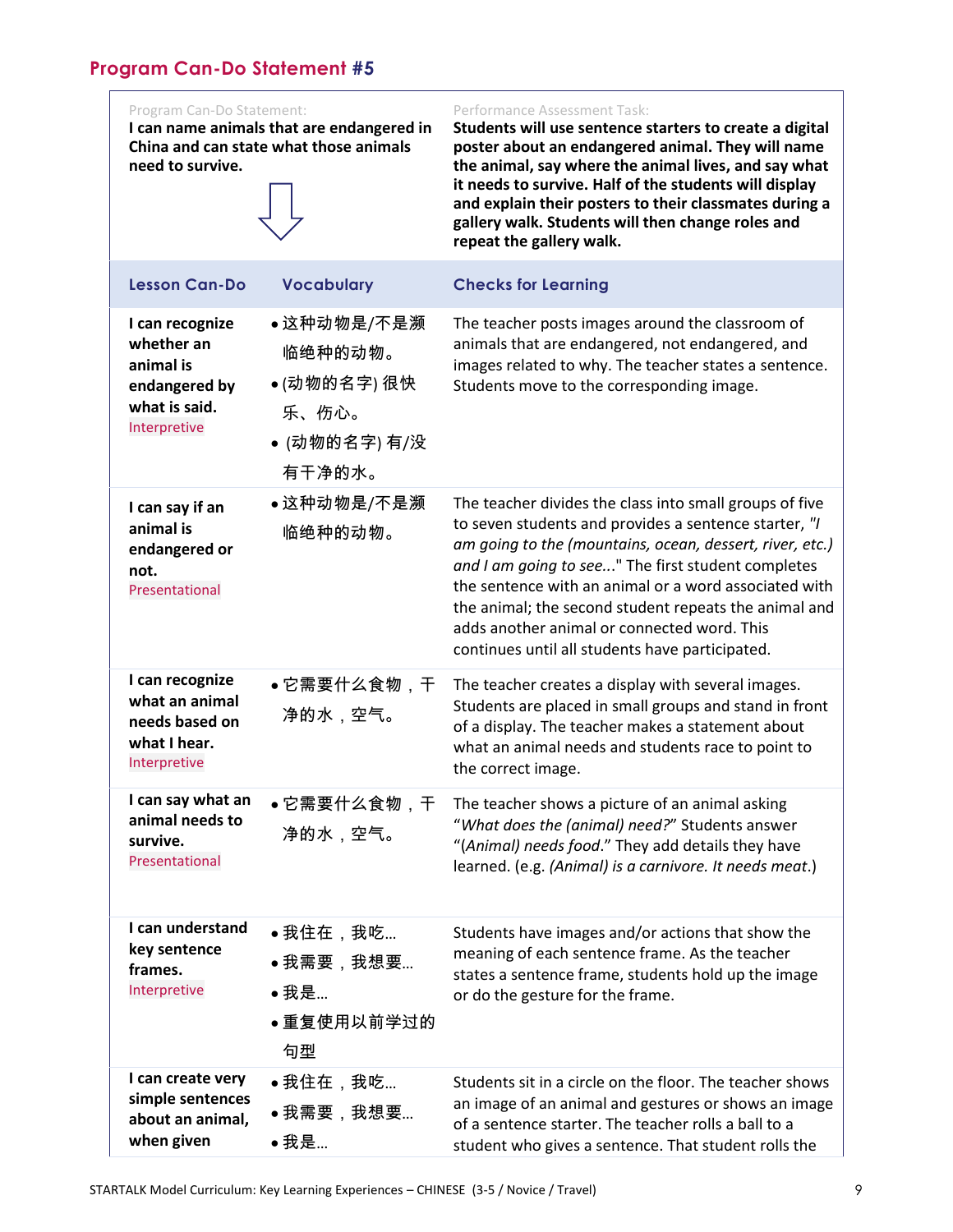| frames of a<br>sentence.<br>Presentational                                        | ●重复使用以前学过的<br>句型 | ball to another student who has a sentence to share.<br>The teacher changes animals and sentence starters to<br>keep the activity going.                                                                                                                                                                                                                                                                                                                                                       |
|-----------------------------------------------------------------------------------|------------------|------------------------------------------------------------------------------------------------------------------------------------------------------------------------------------------------------------------------------------------------------------------------------------------------------------------------------------------------------------------------------------------------------------------------------------------------------------------------------------------------|
| I can ask and<br>answer questions<br>about different<br>animals.<br>Interpersonal | ●重复使用以前学过的<br>词汇 | Each student has a picture related to the unit. The<br>teacher plays music while students circulate in the<br>classroom. When the music stops, students find a<br>partner nearby and ask one of the questions related to<br>their image (e.g. "Are pandas herbivores? Are pandas<br>endangered?"). Their partner responds. This<br>continues for several rounds. To debrief the activity,<br>the teacher and students fill in a large T-chart using<br>words and/or images to compare animals. |
| <b>Authentic Materials &amp; Resources</b>                                        |                  |                                                                                                                                                                                                                                                                                                                                                                                                                                                                                                |
| https://www.youtube.com/watch?v=8PfNI0kF7A4                                       |                  |                                                                                                                                                                                                                                                                                                                                                                                                                                                                                                |

- **<https://www.youtube.com/watch?v=qSz3r-3XGa4>**
- **<https://www.youtube.com/watch?v=PrGjsJMbtwM>**

 $\overline{\phantom{a}}$